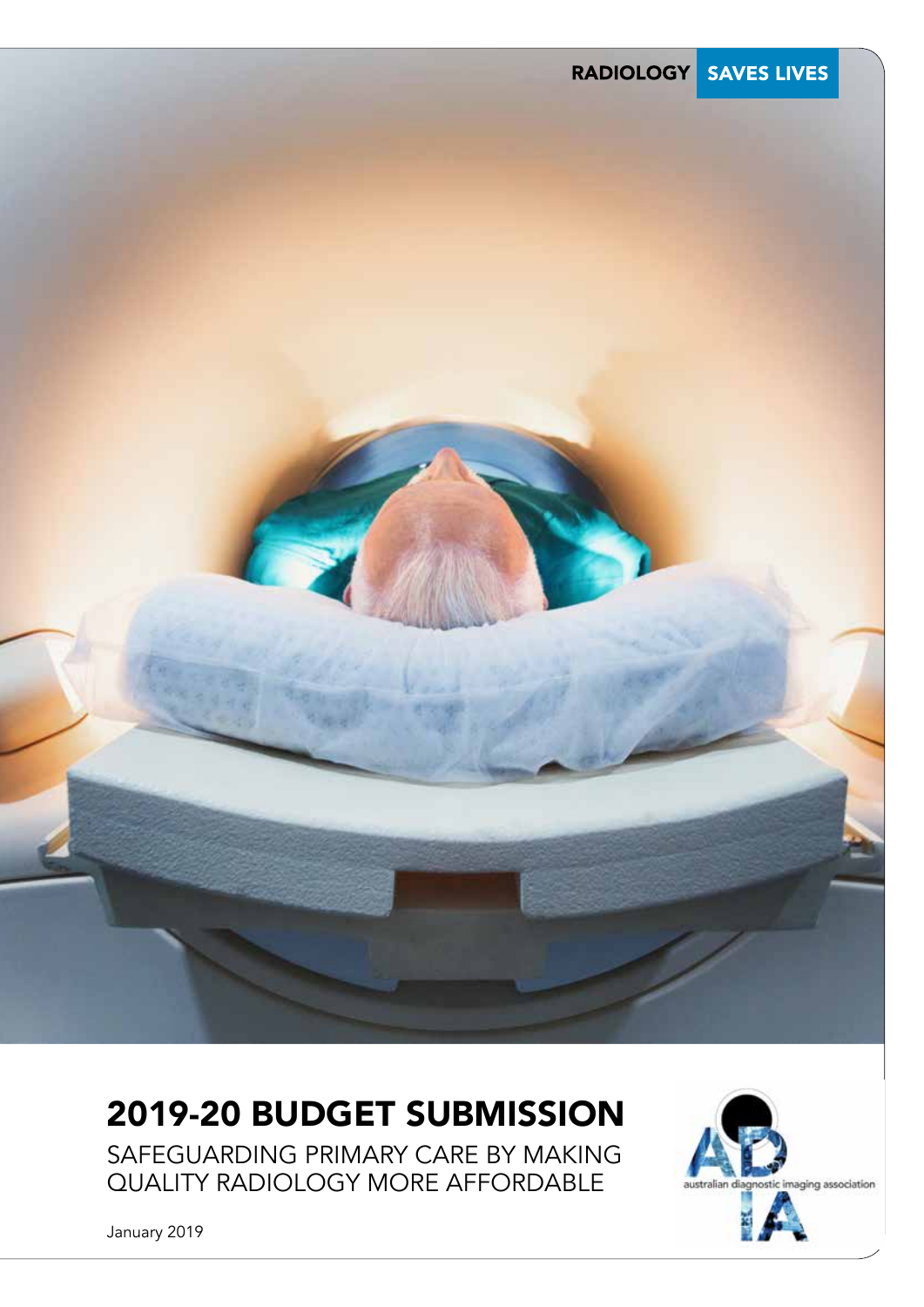ADIA BUDGET SUBMISSION 2019-20 SAFEGUARDING PRIMARY CARE BY MAKING QUALITY RADIOLOGY MORE AFFORDABLE.



**All Elvis** 

## ABOUT ADIA

**The Contract of Contract of Contract of Contract of Contract of Contract of Contract of Contract of Contract o** 

ADIA works to ensure radiology remains accessible, affordable and safe for all Australians. As a member-led organisation, ADIA represents radiology practices nationwide.



RADIOLOGY SAVES LIVES

## PRESIDENT'S MESSAGE



Radiology – x-ray, ultrasound, CT, nuclear medicine, PET and MRI – is at the heart of modern medicine and key to managing a vast range of conditions, from the assessment of broken bones to the diagnosis, staging and monitoring of cancers.

GPs and specialists rely on accurate diagnosis to assess management options for their patients. As a reliable and efficient diagnostic tool, radiology is one of the most frequently accessed medical services in Australia with around 4 in 10 Australians referred for x-rays and scans each year.

However, while radiology continues to play a vital role in the provision of quality primary care, patients are finding it increasingly unaffordable to access. With the average gap reaching \$100 in 2018, almost 300,000 Australians are foregoing radiology every year because of the cost.

In this Submission, ADIA is calling on the Government to address the following four priority issues in the 2019-20 Budget, so that all Australians have access to quality radiology services when they need them:

## THE MEDICARE FREEZE

This is the number one issue affecting radiology patients. Despite the cost of providing services going up each year, Medicare rebates for radiology have been frozen for more than 20 years. This is pushing up gaps every year, with the average gaps now reaching \$110 for ultrasound, \$152 for CT and \$182 for MRI. This imposes a substantial barrier for ordinary Australians to access the services

they need.

## THE MBS REVIEW

The Review is an opportunity to make sure that Medicare gives Australians access to the most appropriate services for their condition. However, the Government has focused on cutting access to clinically appropriate services like MRI of the knee to generate Budget savings, often contrary to clinical evidence and against the advice of expert clinicians.

## THE MY HEALTH RECORD

To upload patient reports to the My Health Record, radiology practices will incur substantial upfront costs and ongoing costs of around \$4 per service. These costs will flow to patients through increased gaps unless practices are remunerated to participate.

## THE QUALITY FRAMEWORK

Access to an on-site radiologist is critical to quality radiology; however, professional supervision regulations for CT and contrast administration are not enforceable by Medicare. These regulations need to be strengthened to ensure that all radiology practices meet appropriate quality and safety standards.

Prior to the 2016 federal election, the Coalition Government committed to deliver a package of structural reforms to ensure Australians have affordable access to radiology. Chief among the Government's commitments was a promise to end the freeze on Medicare rebates for radiology at the same time as GPs, a promise that is still yet to be delivered.

With the 2019 election looming, the Government is running out of time to deliver on its promise and our patients are being forced to pay more and more – or miss out altogether – because of the Government's inaction.

Dr Siavash Es'haghi ADIA President

2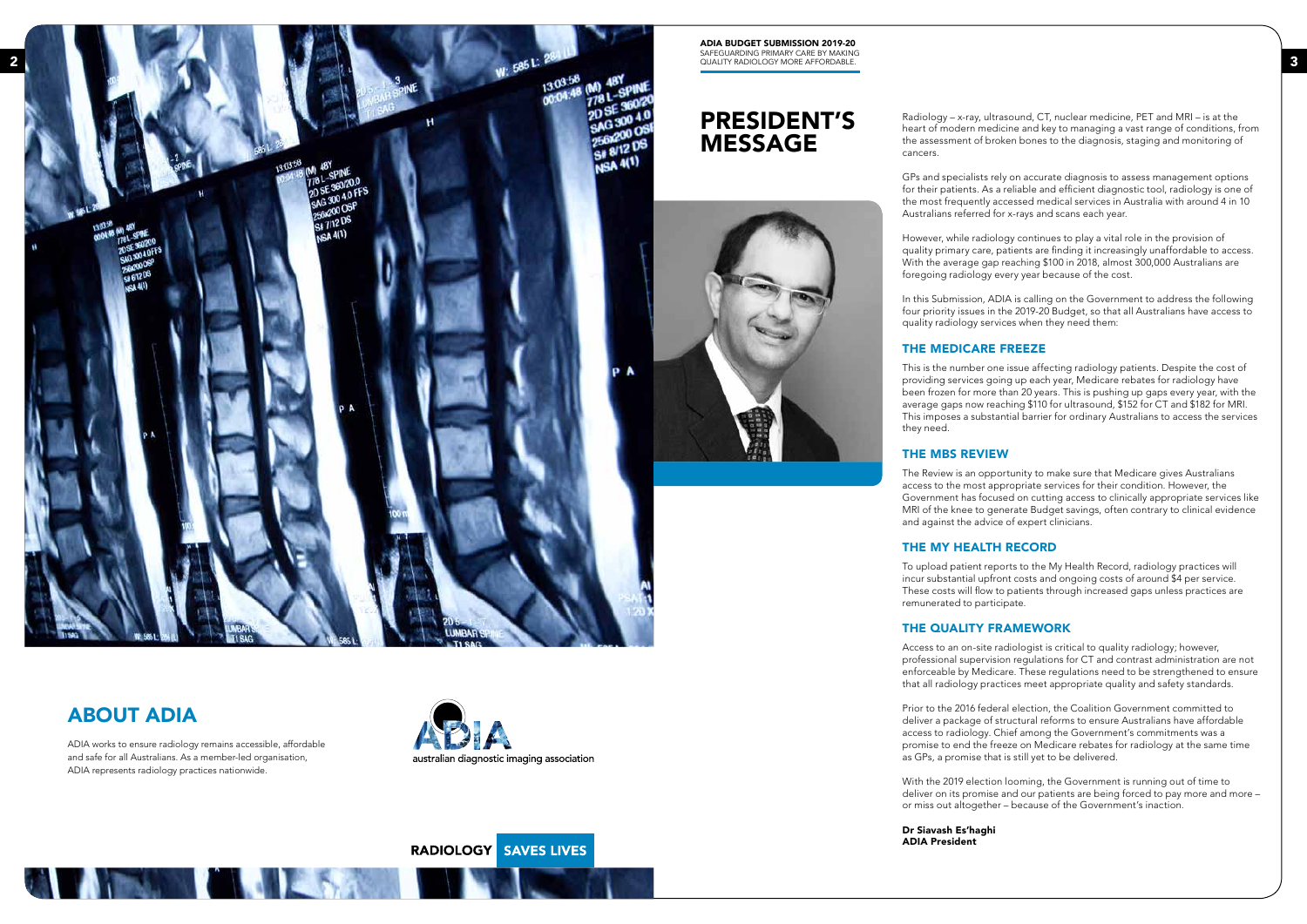## TABLE OF **CONTENTS**



| President's message                                                | 3  |
|--------------------------------------------------------------------|----|
| Recommendations                                                    | 5  |
| End the Medicare freeze on radiology                               | 6  |
| Ensure that MBS Review changes do not compromise patient care      | 11 |
| Implement the Quality Framework                                    | 12 |
| Support radiology practices to participate in the My Health Record | 13 |
|                                                                    |    |

## RECOMMENDATIONS

1. Index all remaining radiology services on Medicare from 1 July 2019; including ultrasound which is an essential part of effective primary care.

2. Amend referral arrangements to MRI knee scans, in line with ADIA and AMSIG's recommendation; and do not implement MBS Review cuts to clinically appropriate services.

3. Implement the first phase of the Quality Framework.

4. Work with the radiology sector to introduce remuneration to offset the costs and risks associated with contributing to the Government's My Health Record.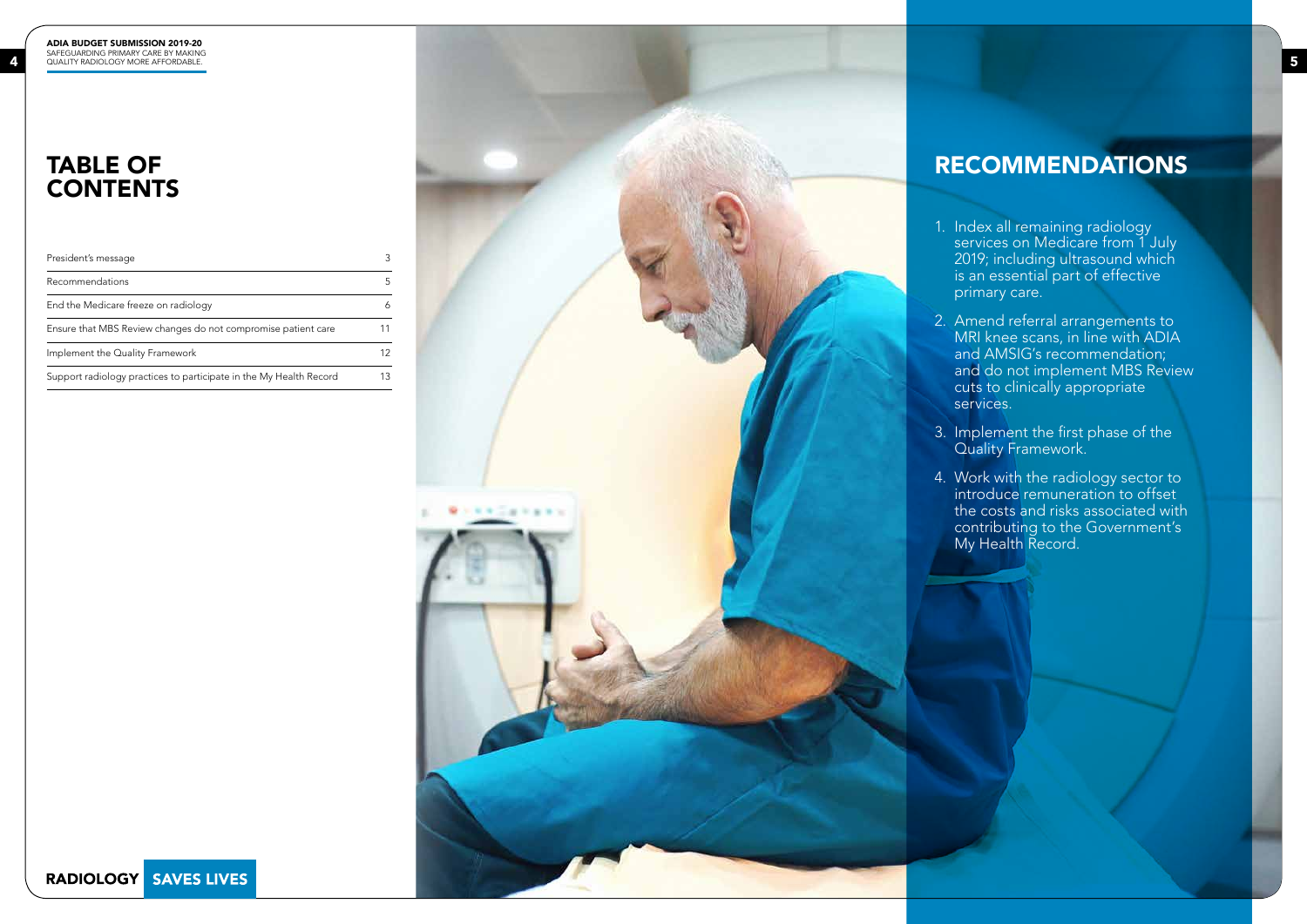ADIA BUDGET SUBMISSION 2019-20 SAFEGUARDING PRIMARY CARE BY MAKING QUALITY RADIOLOGY MORE AFFORDABLE. OUALITY RADIOLOGY MORE AFFORDABLE.

> The Medicare freeze is the number one barrier to affordable and accessible radiology for Australian patients. Prior to the 2016 election, the Coalition Government committed to ending the Medicare freeze for radiology services, but has not delivered on this promise.

Medicare rebates for radiology have not been indexed for more than 20 years, despite the increased costs associated with providing x-rays and scans. This means many services are now only accessible to patients who can afford to pay substantial gaps. The freeze has created a two-tiered health system based on the patient's ability to pay.

### THE COST OF RADIOLOGY HAS BECOME THE BIGGEST BARRIER TO EFFECTIVE PRIMARY CARE

Radiology is an indispensable part of modern primary care. It is essential to the diagnosis, management and treatment of many common conditions, including the 35 most common cancers. One in every 10 patients who visit their GP will be referred for radiology, and yet it is significantly more difficult to access than other primary care services.

Radiology has the lowest bulk billing rate and highest gaps in primary care; gaps that are substantially higher than those for GP visits and pathology:

## END THE MEDICARE FREEZE ON RADIOLOGY

## PATIENT GAPS ARE INCREASING EVERY YEAR DUE TO THE FREEZE

| <b>GAP PAYMENT AND NUMBER OF SERVICES</b><br>IG A GAP PAYMENT. BY MODALITY. 2017-18 $^{\rm 2}$ |               |
|------------------------------------------------------------------------------------------------|---------------|
| Average gap                                                                                    | <b>Number</b> |

In 2018, the average gap paid for radiology increased to almost \$100 – a substantial increase on the average gap of \$30 two decades ago.

### **AVERAGE ATTRACTII**

**Modality** 

|                     |       | of services<br>attracting gaps |
|---------------------|-------|--------------------------------|
| Ultrasound          | \$110 | 2,755,000                      |
| CT.                 | \$152 | 618,768                        |
| X-Ray               | \$51  | 2,281,780                      |
| Nuclear Medicine    | \$105 | 94,902                         |
| <b>MRI</b>          | \$182 | 191,065                        |
| <b>All services</b> | \$100 | 5,941,072                      |

The significant increase in gap payments is preventing many Australians from accessing the services they need. Of the 9 million Australians who will be referred for radiology in 2019, approximately 300,000 patients will forego diagnosis of their condition because of the cost.3 This is not acceptable for a world-class health system like Medicare.

The sickest Australians are those being hit the hardest by the Medicare freeze, because it tends to be complex radiology services (involving substantial clinical input by specialists) which attract the highest gaps. These patients will typically require more than one service throughout the management of their condition, each adding to the total cost of their diagnosis and





| AFFORDABILITY OF PRIMARY CARE SERVICES 2017 -181 |           |           |       |  |  |  |
|--------------------------------------------------|-----------|-----------|-------|--|--|--|
|                                                  | Radiology | Pathology | GР    |  |  |  |
| Average<br><b>Upfront Cost</b>                   | \$222     | \$45      | \$82  |  |  |  |
| Average Gap                                      | \$100     | \$25      | \$37  |  |  |  |
| <b>Bulk Billing rate</b>                         | 78.0%     | 88.5%     | 84.7% |  |  |  |

2ADIA analysis of Medicare data provided by the Department of Health 3 ABS Patient Experiences survey 2016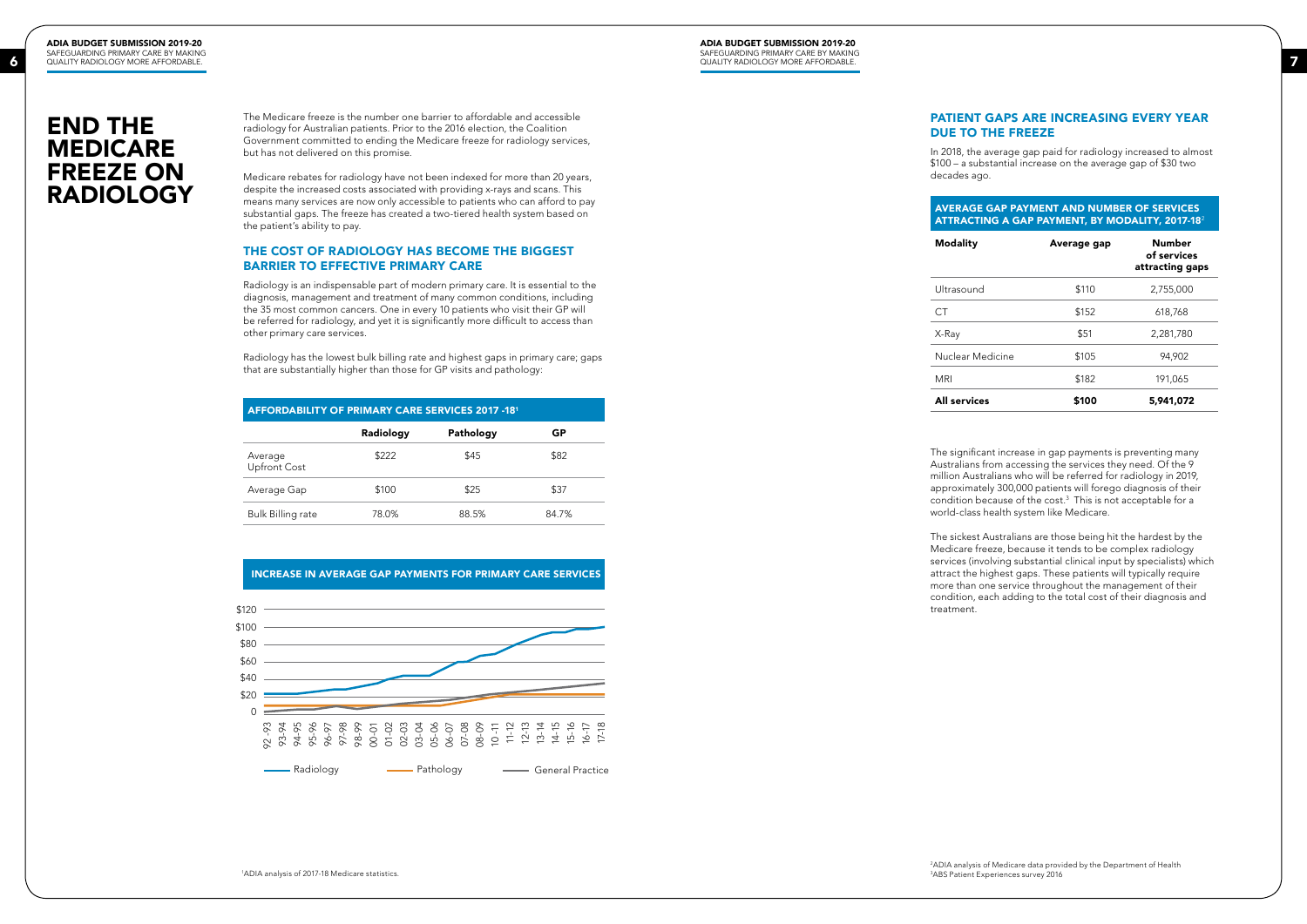#### ADIA BUDGET SUBMISSION 2019-20 SAFEGUARDING PRIMARY CARE BY MAKING QUALITY RADIOLOGY MORE AFFORDABLE.

#### ADIA BUDGET SUBMISSION 2019-20 SAFEGUARDING PRIMARY CARE BY MAKING QUALITY RADIOLOGY MORE AFFORDABLE. QUALITY RADIOLOGY MORE AFFORDABLE.

## MEDICARE REBATES DO NOT COVER THE COST OF PROVIDING QUALITY RADIOLOGY SERVICES

## AVERAGE REVENUE AND COST FOR ALL BULK BILLED RADIOLOGY SERVICES<sup>5</sup>

| r service: | \$130    |
|------------|----------|
| rvice      | \$156    |
|            | $$ - 26$ |

An independent evaluation completed by Deloitte Access Economics in 2017 (commissioned by the Coalition Government and released under FOI), found an average \$26 shortfall between the rebate for bulk billed radiology services and the cost of delivering the service. As costs increase, this shortfall will increase:

Revenue pe

Cost per ser

Difference

Cost per ser

Difference

## AVERAGE REVENUE AND COST FOR BULK BILLED **ULTRASOUND SERVICES<sup>6</sup>** Revenue per service \$107

| vice | \$160   |
|------|---------|
|      | $$ -53$ |
|      |         |

A subsequent analysis of ultrasound rebates by Deloitte Access Economics in 2018 found the shortfall was particularly large for ultrasound services, averaging \$53 per bulk billed service.

## TYPICAL COSTS OF RADIOLOGY SERVICES FOR THE DIAGNOSIS AND TREATMENT OF COMMON **CANCERS**

## THE COST OF DELIVERING RADIOLOGY IS INCREASING EVERY YEAR

Over the past two decades, the costs associated with providing radiology have increased significantly yet Medicare rebates have not been increased to reflect this.

For example, in 1998 the Medicare rebate for a breast ultrasound was \$86.70; in 2019, the rebate for the same service is \$83.5. Meanwhile, the costs to provide this service (highly-trained professional staff including radiologists and sonographers; equipment; medical consumables; rent and electricity) increases each year.

| <b>Upfront Cost</b> | Gap   |
|---------------------|-------|
| \$69                | \$27  |
| \$493               | \$157 |
| \$1,131             | \$258 |
| \$547               | \$147 |
| \$69                | \$27  |
| \$511               | \$169 |
| \$2,820             | \$785 |
|                     |       |

| <b>BOWEL CANCER</b>                         |                     |       |  |
|---------------------------------------------|---------------------|-------|--|
| Service                                     | <b>Upfront Cost</b> | Gap   |  |
| CT, abdomen and pelvis with contrast        | \$597               | \$189 |  |
| CT, chest, abdomen and pelvis with contrast | \$660               | \$180 |  |
| Bone study                                  | \$543               | \$135 |  |
| MRI, pelvis                                 | \$527               | \$184 |  |
| Total                                       | \$2,327             | \$688 |  |

4 ADIA analysis of deidentified Medicare data provided by the Department of Health.

Moreover, Medicare data shows that even pensioners and health care card holders are paying gaps for 1 in 10 radiology services.

> 5 Deloitte Access Economics, Independent evaluation of the commercial environment of comprehensive diagnostic imaging practices, April 2017.

6 Deloitte Access Economics, An analysis of ultrasound rebates, October 2018.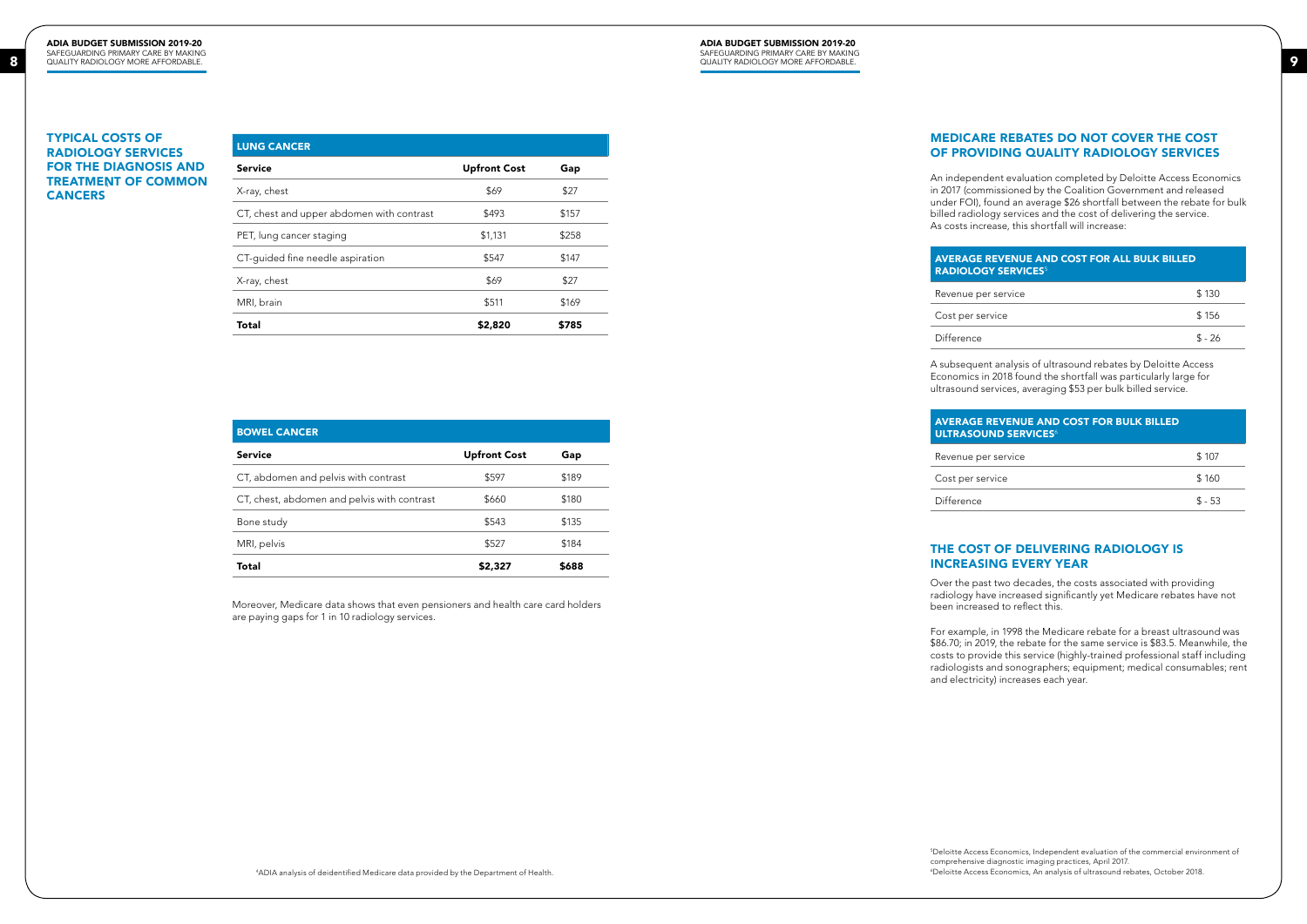This is not an isolated example:

| <b>CHANGE IN MEDICARE REBATES BETWEEN 1998 AND 2019 FOR COMMON RADIOLOGY SERVICES</b> |                                |                         |                                         |  |  |  |  |
|---------------------------------------------------------------------------------------|--------------------------------|-------------------------|-----------------------------------------|--|--|--|--|
| <b>Service</b>                                                                        | <b>Medicare</b><br>rebate 1998 | Medicare<br>rebate 2019 | 21 Year variation<br>in Medicare rebate |  |  |  |  |
| Ultrasound - one breast                                                               | \$86.70                        | \$83.55                 | $-$ \$3.15                              |  |  |  |  |
| Ultrasound - pregnancy (22 weeks)                                                     | \$86.70                        | \$85.00                 | $-$1.70$                                |  |  |  |  |
| CT - brain                                                                            | \$171.25                       | \$165.80                | $-55.45$                                |  |  |  |  |
| X-ray - foot, ankle, leg, knee or femur                                               | \$39.45                        | \$36.90                 | $-$ \$2.55                              |  |  |  |  |
| MRI - brain                                                                           | \$424.60                       | \$342.75                | $-$ \$81.85                             |  |  |  |  |



## RECOMMENDATIONS

To ensure that all Australians can access the radiology services they need, index all remaining radiology services on Medicare from 1 July 2019; including ultrasound which is an essential part of effective primary care.

7 Medicare Benefits Schedule: November 1998 and January 2019. 8 ADIA analysis of 2017-18 Medicare statistics.

| BULK BILLING RATES AND TOTAL GAPS PAID BY PATIENTS <sup>8</sup> |         |         |         |         |         |         |         |         |         |         |         |  |
|-----------------------------------------------------------------|---------|---------|---------|---------|---------|---------|---------|---------|---------|---------|---------|--|
|                                                                 | 2007-08 | 2008-09 | 2009-10 | 2010-11 | 2011-12 | 2012-13 | 2013-14 | 2014-15 | 2015-16 | 2016-17 | 2017-18 |  |
| <b>Bulk</b><br>billing rate                                     | 63.2%   | 66.1%   | 69.5%   | 72.7%   | 73.9%   | 74.8%   | 76.0%   | 76.9%   | 77.3%   | 77.4%   | 78.0%   |  |
| Gaps paid<br>(mil)                                              | \$382.3 | \$399.5 | \$399.6 | \$405.4 | \$435.7 | \$456   | \$479.5 | \$491.8 | \$511.1 | \$528.3 | \$553.2 |  |

# **COMMITMENT**

## ENDING THE MEDICARE FREEZE IS THE BEST WAY TO REDUCE THE BURDEN ON PATIENTS

Radiology is a highly competitive market. Historic Medicare data shows that when rebates for radiology are increased, more services are bulk billed and the total gaps paid by patients stops increasing. Indexation also gives practices the certainty they need to invest in new clinics and services which would be unviable when rebates are frozen.

## THE BUDGET IS THE GOVERNMENT'S LAST CHANCE TO DELIVER ON THEIR ELECTION

The Coalition Government committed to addressing the Medicare freeze on radiology prior to the 2016 election, when it promised to "ensure diagnostic imaging indexation resumes when the current GP rebate indexation freeze concludes." However, the Government has broken this election promise. The freeze on GP services ended in July 2018, and only 59 of the 889 radiology items are scheduled to be unfrozen in 2020. The 2019-20 Budget marks the Government's final opportunity to deliver on this commitment.

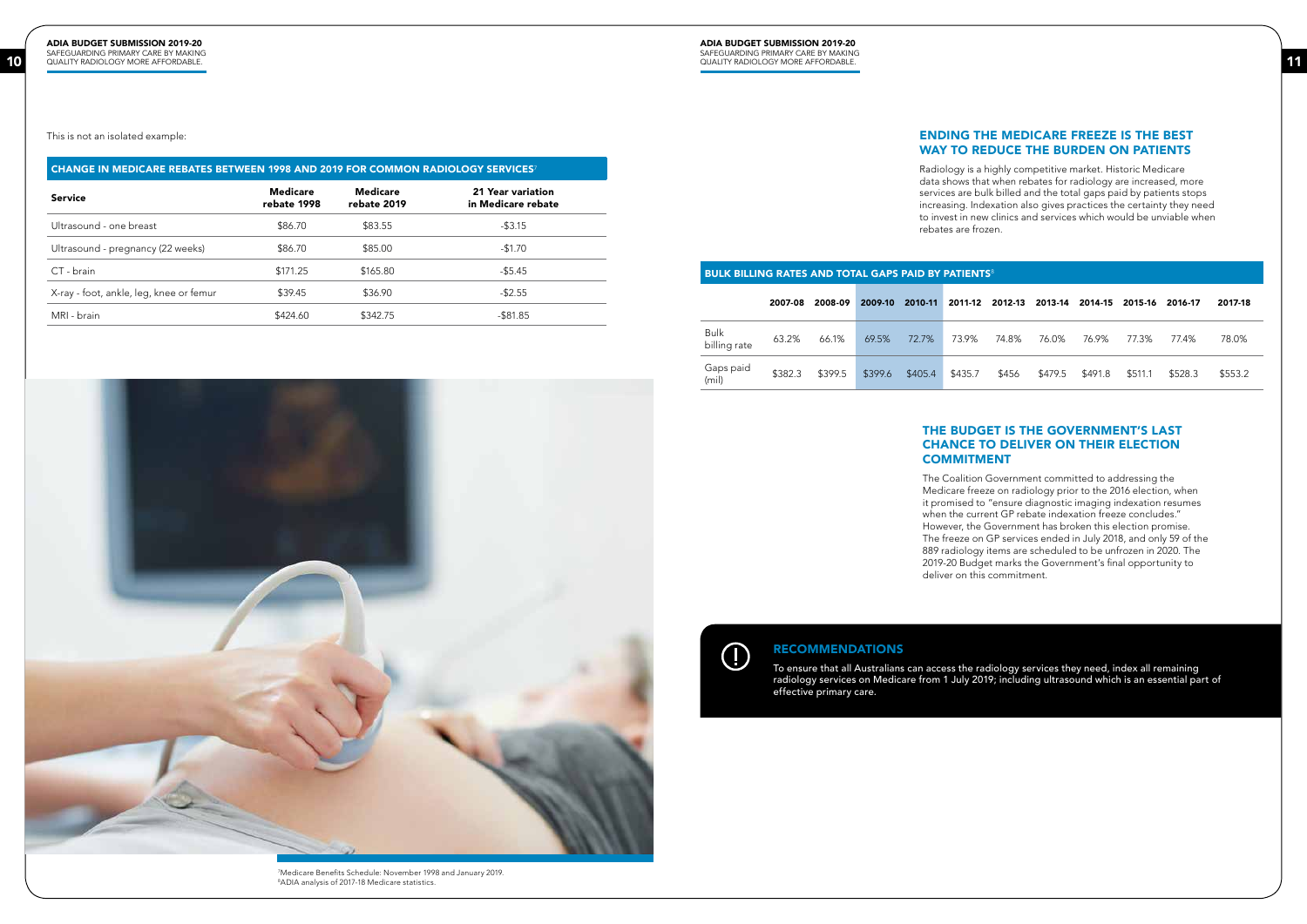ADIA BUDGET SUBMISSION 2019-20 SAFEGUARDING PRIMARY CARE BY MAKING QUALITY RADIOLOGY MORE AFFORDABLE.

> ADIA supports the MBS Review, which was comissioned to ensure Medicare reflects contemporary clinical evidence and practice to improve the health outcomes for patients. However, it is important the Government does not prioritise Budget savings over clinical outcomes by implementing recommendations that will prevent patients from accessing the most appropriate services at the right time.

## CUTS TO MRI KNEE SCANS WILL IMPOSE ADDITIONAL COSTS, DELAYS AND INCONVENIENCES FOR AUSTRALIANS OVER 50

In November 2018, the Government implemented the Review's recommendation to restrict GPs from referring patients over the age of 50 for an MRI of the knee, despite the lack of any clinical evidence to support this cut and strong opposition from expert stakeholders.

Australians over the age of 50 who suffer acute knee injuries are now required to see an orthopaedic surgeon to obtain a specialist referral for an MRI. This means that patients have to wait for an appointment with a surgeon (often weeks or months, particularly for Australians in regional and rural areas), and pay a substantial gap for the consultation – just to get a referral to be diagnosed. This increases costs for patients and the Government.

Patients who require immediate treatment are paying gaps of up to \$500 to be diagnosed privately, and do not receive a rebate from Medicare.

To ensure that all Australians can access the most appropriate radiology services, amend referral arrangements to MRI knee scans, in line with ADIA and AMSIG's recommendation; and do not implement MBS Review cuts to clinically appropriate services.

While some patients over 50 are inappropriately referred for MRI, the introduction of an arbitrary cut-off based on age rather than clinical need is discriminatory. ADIA has proposed that referral eligibility is amended to require Australians over 50 to have an x-ray to rule out osteoarthritis, before being referred by their GP for MRI. This will address concerns about inappropriate referral, and is supported by the Australasian Musculoskeletal Imaging Group – the peak professional body for sub-specialists in musculoskeletal imaging.

## THE MBS REVIEW RECOMMENDATION ON NUCLEAR CARDIOLOGY SERVICES WILL PREVENT SOME PATIENTS FROM ACCESSING THE MOST APPROPRIATE TEST

The MBS Review Taskforce has recommended that referrals for myocardial perfusion imaging (MPI) are restricted to patients meeting very limited criteria, with most patients with suspected coronary artery disease (CAD) to be referred for stress echo.

> To safeguard quality radiology practice and ensure that patients have access to an on-site radiologist when clinically necessary, implement the first phase of the Quality Framework.



One of the major strengths of nuclear cardiology is its superiority over other modalities in quantitating the amount of ischaemia. This frequently will allow patients with only mild ischaemia to be managed medically, avoid coronary angiography and result in cost savings to Medicare. The recommendation does not align with clinical evidence and would prevent many higher-risk patients from being referred for the more appropriate MPI test. It is likely to markedly increase the number of patients requiring invasive coronary angiograms and fractional flow reserve procedures, because in moderateto-high risk patients stress echo is less likely to provide a comprehensive assessment.

#### ADIA BUDGET SUBMISSION 2019-20 SAFEGUARDING PRIMARY CARE BY MAKING QUALITY RADIOLOGY MORE AFFORDABLE. QUALITY RADIOLOGY MORE AFFORDABLE.

## ENSURE THAT MBS REVIEW **CHANGES** DO NOT **COMPROMISE** PATIENT CARE

## RECOMMENDATIONS

 $\left(\right]$ 

Clinical leadership of radiology services is a crucial pre-requisite to quality. An on-site radiologist does more than merely interpret and report examinations: among many clinical tasks they supervise and monitor studies, perform image-guided interventional procedures, and ensure that the requested service is appropriate to answer the clinical question posed by the referrer. This leadership role directly influences and improves

patient care.

Radiologists also consult with referrers, which is a key indicator of quality practice. Patients benefit directly through improved appropriateness of imaging and more accurate reports. However, radiologists are not paid by Medicare for this service despite it being essential in many cases for patients to get the best care.



In its pre-election agreement with ADIA, the Government committed in writing to implement the first phase of the Royal Australian and New Zealand College of Radiologists' recommendations under the Quality Framework, which relate to clinical leadership of radiology services. The first stage of the Quality Framework will clarify professional supervision rules for CT services and contrast administration.

## IMPLEMENT THE QUALITY FRAMEWORK

## RECOMMENDATION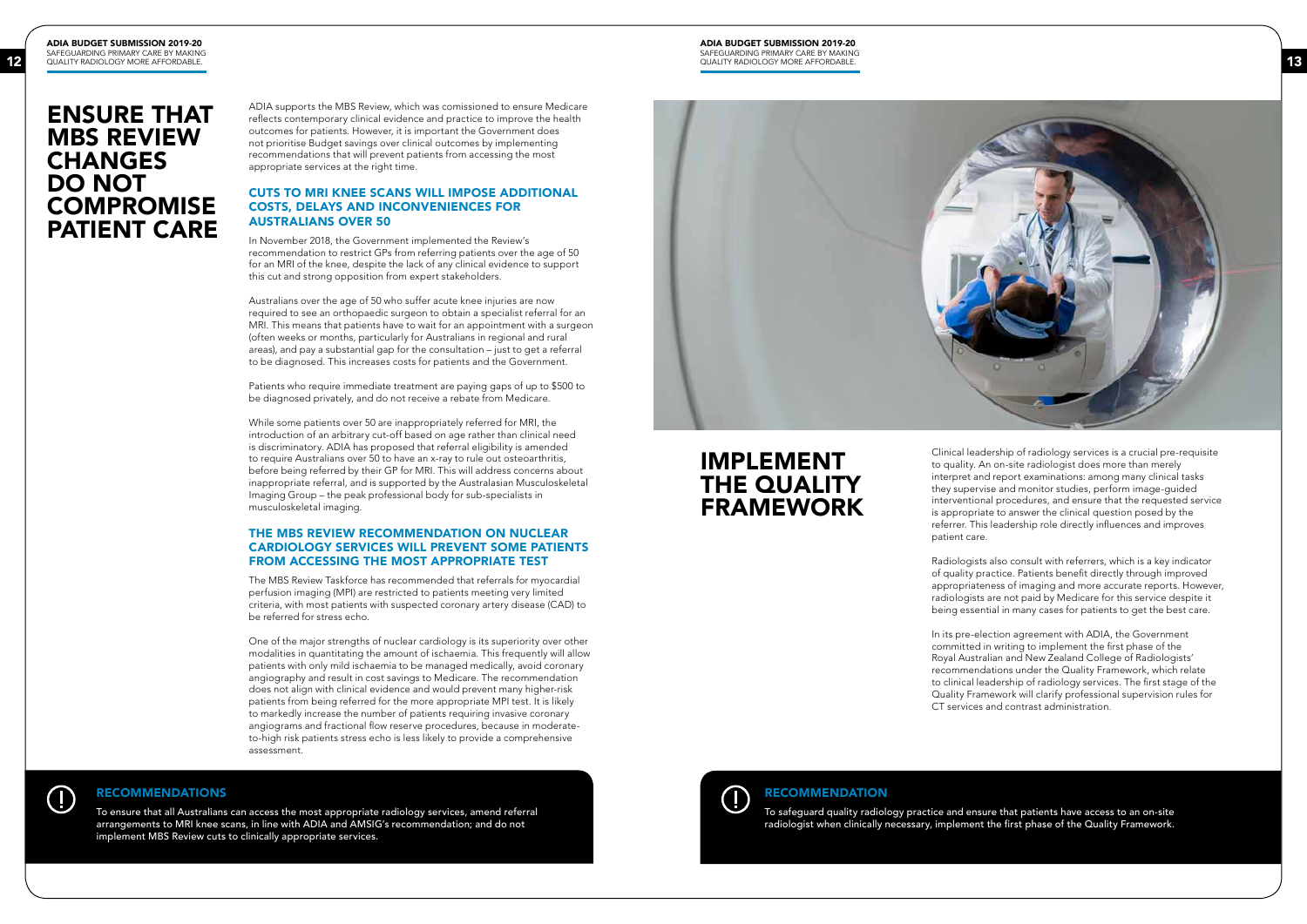#### ADIA BUDGET SUBMISSION 2019-20 SAFEGUARDING PRIMARY CARE BY MAKING

QUALITY RADIOLOGY MORE AFFORDABLE. QUALITY RADIOLOGY MORE AFFORDABLE.



ADIA continues to support the inclusion of radiology reports in the My Health Record and is continuing to work with the Australian Digital Health to address roadblocks to participation by radiology practices.

While the process of uploading radiology reports to the My Health Record is mostly automated, the University of Queensland (2017) 9 identified substantial costs to practices involved with participating:

## UPFRONT COSTS

These include administrative, procedural, change and implementation management processes, and training costs to incorporate the My Health Record into their practice.

### Total Upfront Costs per practice

\$15,000 - \$45,000

+ \$100 per member of staff for non-technical costs, including training

### ONGOING COSTS

These include data quality activities, training new staff members, maintenance of internal policies and procedures, technical management of the interface to the My Health Record, security certificates, and additional testing as part of patch upgrades for practice software.

#### Total Ongoing Costs per practice

\$4 per radiology service

+ \$1,500 - \$6750 per year

### LIABILITY COSTS

By uploading reports to My Health Record, radiology providers will be exposed to increased liability relating to patient privacy and consent, and the integrity of all information uploaded to the Record. These costs have not been quantified.

Given the existing underfunding of radiology under Medicare, many practices will pass the costs of uploading reports on to patients through higher gaps, unless they are funded to offset these costs and risks. This does not represent good value for patients, as radiology reports are already available to most patients and GPs electronically, so the My Health Record does not represent a substantial improvement. Accordingly, many practices will choose not to participate in the My Health Record.

## $\left(\Gamma\right)$

## SUPPORT RADIOLOGY PRACTICES TO PARTICIPATE IN THE MY HEALTH RECORD

### RECOMMENDATION

To ensure that the My Health Record works for patients and GPs, work with the radiology sector to introduce remuneration to offset the costs and risks associated with contributing to the Government's My Health Record.

> 9 Smith, A. & Caffrey, L. (2017) Economic analysis of diagnostic imaging providers contributing diagnostic imaging reports to the My Health Record, Centre for Online Health: University of Queensland.